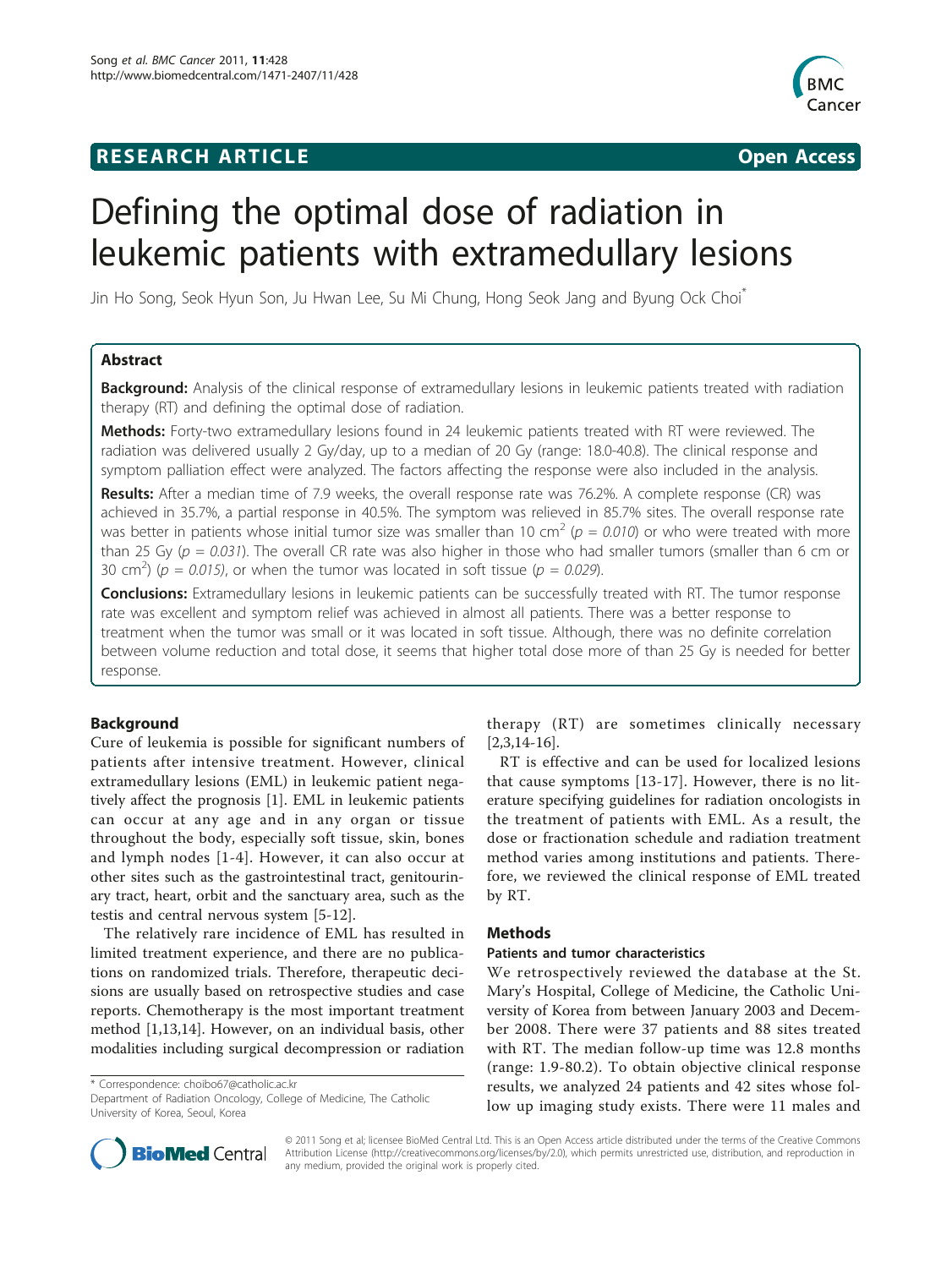13 female patients with a median age of 30 years old (range: 5-69). Most of the patients had acute myeloid leukemia (AML) as a primary disease (75.0%) and the others were acute lymphcytic leukemia (ALL) (20.8%) or CML (chronic myeloid leukemia) (4.2%) patients.

In seven (29.2%) patients, they developed before achieving the first complete remission. Of these patients, two patients had EML initially at the time of the leukemia diagnosis. In eleven (45.8%) patients, EML developed as a first sign of the first leukemia relapse. Of the rest of patients, EML developed during or after the treatment for leukemia relapse. There were 14 patients with a history of bone marrow transplantation and 9 patients receiving a total body irradiation for the conditioning.

The diagnostic workup study included history taking, physical examination and imaging studies. Computed tomography (CT) was acquired in 13 sites and magnetic resonance imaging (MRI) was performed for 29 sites. Of the 42 sites, 14 (33.3%) sites were pathologically confirmed to granulocytic sarcoma. In the other sites, EML was diagnosed based on clinical evidences. Nineteen (45.2%) tumors were located in bone, which was the most commonly affected site. Of the remaining 16 (38.1%) tumors were located in soft tissue, 5 (11.9%) in lymph nodes and 2 (4.8%) in solid organs (one in brain, one in testis). The initial median tumor size was 4.8 cm (range: 1.1-15.0) or 10.1  $\text{cm}^2$  (range: 0.9-54.0). The initial median tumor volume was  $43.3 \text{ cm}^3$  (range: 1.5-247.5). The patients and tumor characteristics are summarized in Table 1.

#### Treatment characteristics

Radiation was delivered usually once daily at 2 Gy, up to a median of 20 Gy (range: 18-40.8) with 6 or 10 MV photon beams. The daily dose was lower than 2 Gy (1.7 or 1.8 Gy) for 10 sites, 2 Gy for 31 sites and 2.5 Gy in only one site. The overall median treatment time was 2.1 weeks (range: 0.9-6.0). Concurrent chemotherapy was delivered during the RT in 9 sites. Four patients received AML-like intensive chemotherapy, 3 patients received intra-thecal chemotherapy and 2 patients received imatinib.

#### Response evaluation

The size of tumors was measured on initial diagnostic CT or MRI images. The largest tumor dimension (LD), as well as the dimension perpendicular to it, was measured on transaxial CT or MRI images. The bidimensional tumor product (BP) was calculated as a product of the largest dimension and the dimension perpendicular to it. However, there were some limitations, such as some tumors were large in the cranio-caudal axis. To compensate for this problem, the tumor was contoured

|  |  |  |  |  | Table 1 Patients and tumor characteristics |
|--|--|--|--|--|--------------------------------------------|
|--|--|--|--|--|--------------------------------------------|

| <b>Patients Characteristics</b>                         | No (%)                |
|---------------------------------------------------------|-----------------------|
| Gender                                                  |                       |
| Male                                                    | 11(45.8)              |
| Female                                                  | 13 (54.2)             |
| Age, median (range)                                     | 30 (5-69)             |
| Primary disease                                         |                       |
| AMI                                                     | 18 (75.0)             |
| AI                                                      | 5(20.8)               |
| <b>CML</b>                                              | 1(4.2)                |
| Disease pattern                                         |                       |
| Before 1 <sup>st</sup> remission                        | 7(29.2)               |
| First manifestation of 1 <sup>st</sup> relapse          | 11(45.8)              |
| After relapse                                           | 6(25.0)               |
| History of SCT $(+)$                                    | 14 (58.3)             |
| History of TBI $(+)$                                    | 9(37.5)               |
| Biopsy confirmed (+)                                    | 14 (33.3)             |
| Tumor site                                              |                       |
| Bone                                                    | 19 (45.2)             |
| Soft tissue                                             | 16(38.1)              |
| Lymph nodes                                             | 5(11.9)               |
| Solid organ                                             | 2(4.8)                |
| Initial tumor size (LD), cm median (range)              | $4.8(1.1-15.0)$       |
| Initial tumor size (BP), cm <sup>2</sup> median (range) | 10.13 (0.88-54.0)     |
| Initial tumor volume, cm <sup>3</sup> median (range)    | 43.3 (1.5-247.5)      |
| Total                                                   | 24 patients, 42 sites |

Abbreviations: AML = Acute myeloid leukemia, ALL = Acute lymphocytic leukemia, CML = Chronic myeloid leukemia, SCT = Stem cell transplantation, TBI = Total body irradiation,  $LD =$  Largest dimension,  $BP =$  Bidimensional product

with a modern radiation treatment planning system (CorePLAN, Seoul C&J Inc., Korea) to calculate the tumor volume.

Post-therapy CT or MRI images were checked in the same way. Although the follow up period was not consistent in all tumors, the tumor response evaluation was performed according to RECIST criteria. The volume reduction rate was also calculated. The clinical or therapeutic factors that could have influenced the response were analyzed.

#### Statistical analysis

The treatment response was analyzed using the following factors: primary disease, tumor site, the use of chemotherapy, initial tumor size, follow up time and the total dose. Chi-square or Fischer's exact test were performed to determine if these factors influenced the response. Student's t-test was used for average comparison, and the Kaplan and Meier method was used for survival analysis. Linear logistic regression methods were used to analyze the relationship between the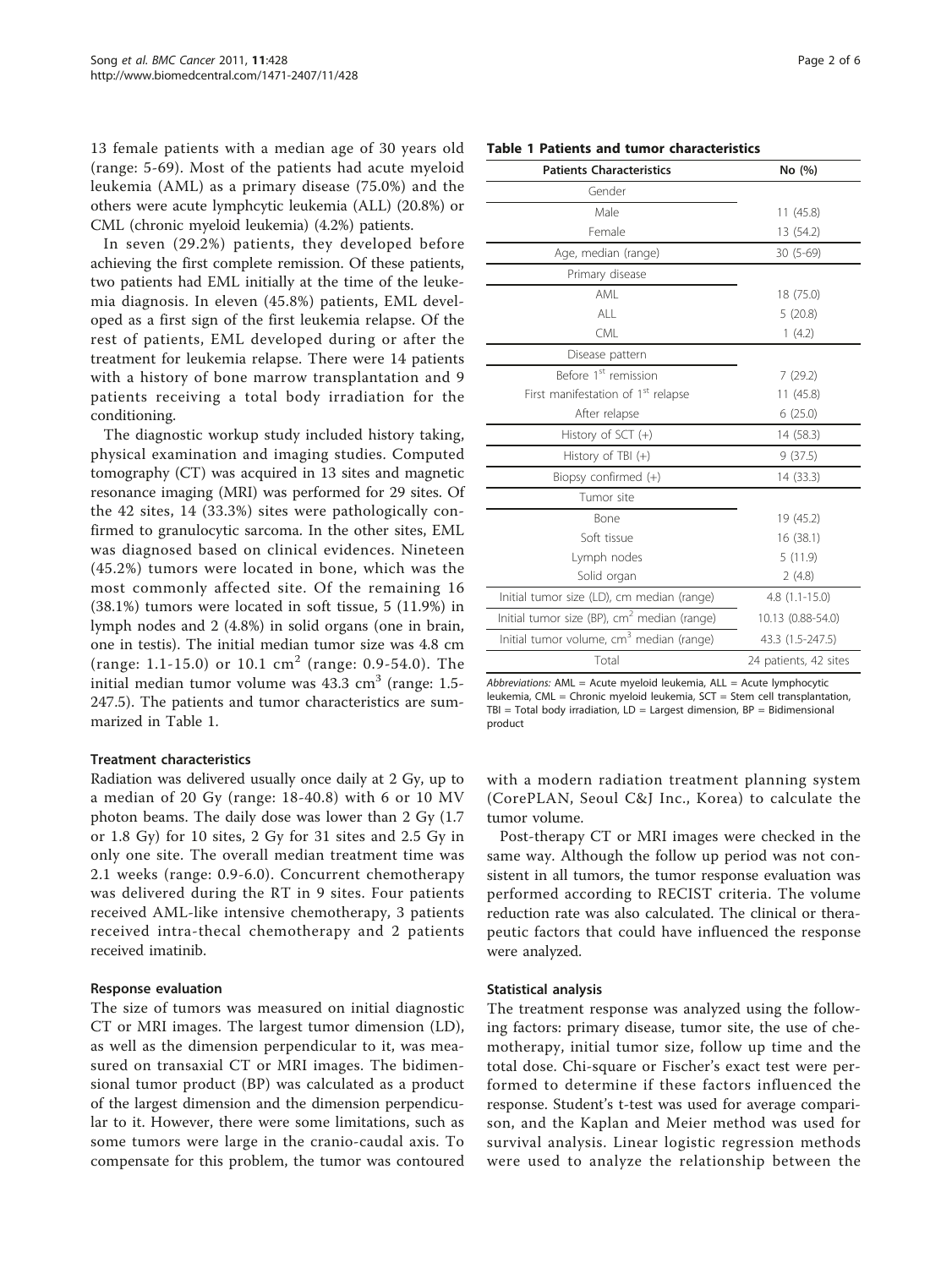tumor dose and volume reduction rate. All results were considered statistically significant at the level of  $p < 0.05$ in a two-tailed test. SPSS ver. 12.0 for windows (SPSS Inc, Chicago, Illinois) was used for statistical analysis.

### Results

#### Tumor Response

The first response evaluation was performed at a median of 1.9 weeks (range: 0-29.7) after the RT. There were 11 sites which the response evaluation was done directly after the RT. There were 12 (28.6%) sites with a complete response (CR) and 17 (40.5%) sites with a partial response (PR). The response rate (CR+PR) was 69.1%. The second response evaluation was able to be acquired in only 20 sites. The median time was 11.7 weeks (range: 2.9-28.4) after RT. In comparison to first response evaluation, there were 6 sites that had a better response (PR to CR in 3 sites, SD to PR in 3 sites), and 12 sites showed the same results. However, two sites progressed. The one was a tumor on the anterior rib, which showed a PR the day after the RT (20.4 Gy in 12 fracions), but progressed in the second evaluation which was done 18.9 weeks after the RT. The other was a tumor on the distal femur which showed SD in the first evaluation (6.6 weeks after RT, 19.8 Gy in 11 fractions), but progressed in second evaluation (15.9 weeks after RT).

The overall response evaluation results are shown in Table 2. The median time for overall response evaluation was 7.9 weeks (range: 0-29.7). The overall CR was at 15 (35.7%) sites, PR was at 17 (40.5%) sites and SD at 8 (19.0%) sites.

#### Symptom palliation

The symptom score was retrospectively evaluated in four scales determined by reading the chart notes. The pain or symptom was scored 0 to 3 from no pain or symptom, to mild, moderate or severe pain or symptom. The pain was relieved at 36 (85.7%) sites and disappeared at 16 (38.1%) sites. A decrease in the pain score of more than 2 points was observed in 17 patients and a decrease in 1 point in 19 patients. There were no significant differences in symptom palliation among the tumor sites (Table 3).

Table 3 The change of pain score after RT according to tumor sites (number of sites (%))

| Decrease of pain<br>score | <b>Bone</b>  | Soft<br>tissue | Lymph<br>nodes | Solid<br>organ |
|---------------------------|--------------|----------------|----------------|----------------|
| $\geq$ 2 points           | 6(31.6)      | 8(50.0)        | 2(40.0)        | 1(50.0)        |
| 1 point                   | 10<br>(52.6) | 7(43.8)        | 1(20.0)        | 1(50.0)        |
| No Change                 | 3(15.8)      | 1(6.2)         | 2(40.0)        | 0(0.0)         |
| Disappeared               | 4(21.1)      | 9(56.3)        | 2(40.0)        | 1(50.0)        |
| Total                     | 19           | 16             | 5              |                |

#### Factors affecting tumor response

There was no specific correlation between the initial tumor size and total radiation dose. The Pearson  $\mathbb{R}^2$  was 0.046 for LD and total dose and 0.039 for BP and total dose, which suggests that the total dose was not increased according to initial tumor size. However, the tumor response was differed according to the initial tumor size and the total dose. The overall response rate was better in patients whose initial tumor size (BP) was smaller than  $10 \text{ cm}^2$  or in those patients treated with more than 25 Gy or  $BED_{10}$  30 Gy. Tumors received more than 25 Gy showed a 94.1% (16/17) response rate. In contrast, the overall response rate was only 64.0%  $(16/25)$  with less than 25 Gy.

The overall CR rate was not affected by the total dose, but it was lower for those who had larger tumors. When the tumor was larger than 6 cm in LD or larger than 30  $\text{cm}^2$  in BP, the CR rate was lower. Of the 13 tumors larger than 6 cm only one tumor showed a CR. However, a CR was achieved in half (14/29) of the small tumors less than 6 cm. The tumor location was also important in the overall CR rate. When the tumor was located in soft tissue, a CR was better achieved than at other sites. The factors affecting the tumor response are listed in Table [4](#page-3-0) and Table [5.](#page-3-0) The use of concurrent chemotherapy did not increase the response rate.

#### Volume reduction rate

The initial median volume of the tumor was  $43.3 \text{ cm}^3$ . The median volume decreased to  $11.4 \text{ cm}^3$  and  $3.3 \text{ cm}^3$ in the first and second response evaluations. The

| Table 2 Tumor response rate (number of sites (%)) |  |  |
|---------------------------------------------------|--|--|
|---------------------------------------------------|--|--|

|                        | $1st$ response (42 sites) | 2 <sup>nd</sup> response (20 sites) | Overall response (42 sites) |
|------------------------|---------------------------|-------------------------------------|-----------------------------|
| <b>CR</b>              | 12 (28.6)                 | (from PR group) $+3$                | 15(35.7)                    |
| PR                     | 17 (40.5)                 | (from SD group) $+3$                | 17(40.5)                    |
| <b>SD</b>              | 13 (30.9)                 |                                     | 8 (19.0)                    |
| P <sub>D</sub>         | 0(0.0)                    | (from SD group) $+2$                | 2(4.8)                      |
| Time after RT (weeks)* | $1.9(0.0-47.7)$           | $11.7(2.9-28.4)$                    | $7.9(0.0-47.7)$             |

Abbreviations: CR = Complete response; PR = Partial response; SD = Stable disease; PD = Progressive disease \*median (range)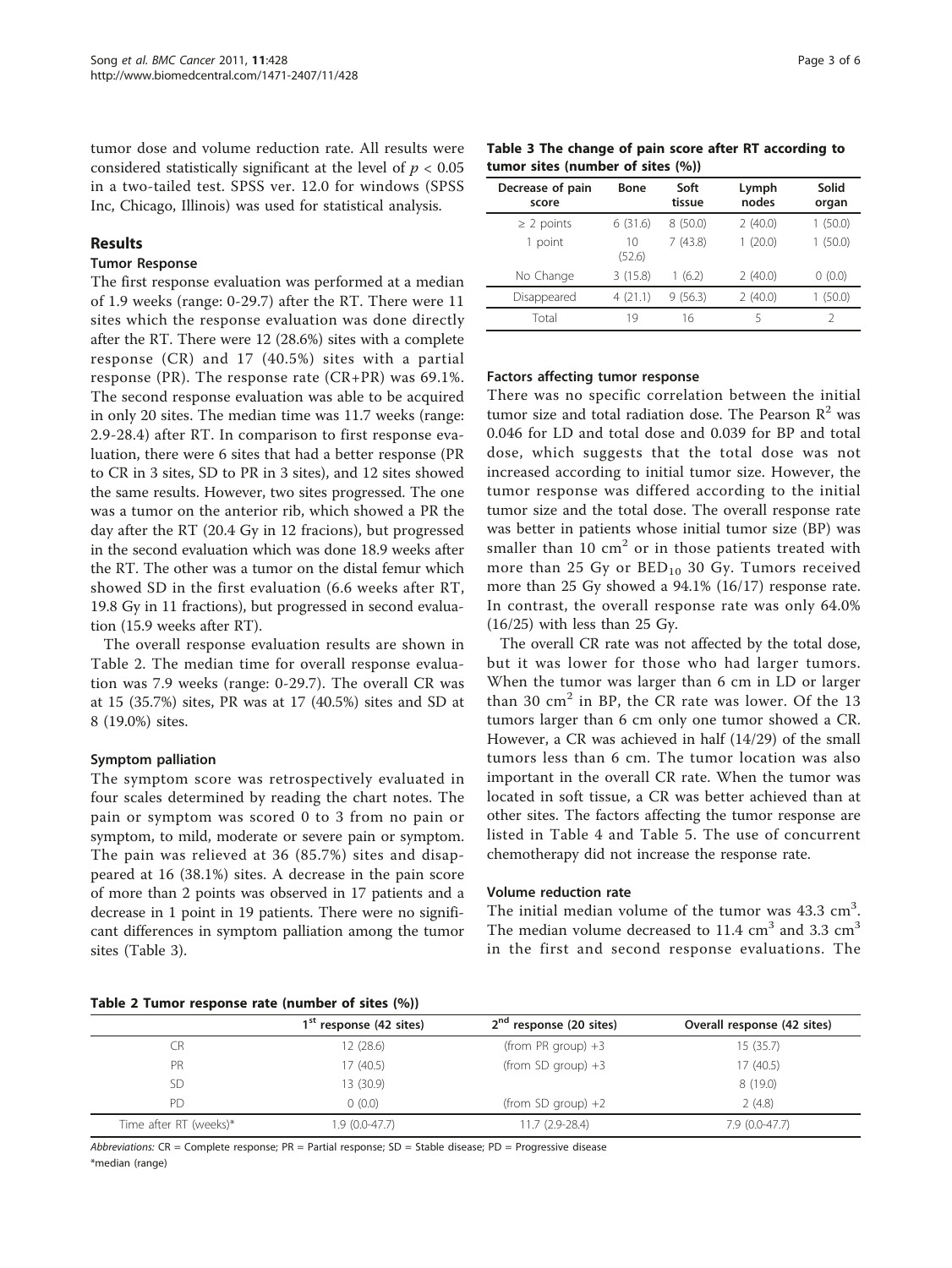| Factors ( $2 \times 2$ analysis) |     | Response $(CR + PR)$ | Non-response (SD + PD) | Total | <i>p</i> -value |
|----------------------------------|-----|----------------------|------------------------|-------|-----------------|
| Primary disease                  | Yes | 23                   | 4                      | 27    | 0.128           |
| AML                              | No  | 9                    | 6                      | 15    |                 |
| RT site                          | Yes | 14                   | $\overline{2}$         | 16    | 0.270           |
| Soft tissue                      | No  | 18                   | 8                      | 26    |                 |
| Concurrent                       | Yes | 8                    |                        | 9     | 1.000           |
| Chemotherapy                     | No  | 24                   | 9                      | 33    |                 |
| Initial size                     | Yes | 13                   | 9                      | 22    | $0.010*$        |
| $BP \geq 10$ cm <sup>2</sup>     | No  | 19                   |                        | 20    |                 |
| Initial size                     | Yes | 14                   | 7                      | 21    | 0.277           |
| $LD \geq 6.0$ cm                 | No  | 18                   | 3                      | 21    |                 |
| Follow up time                   | Yes | 23                   | 7                      | 30    | 1.000           |
| $\geq$ 2 weeks                   | No  | 9                    | 3                      | 12    |                 |
| Total dose                       | Yes | 16                   |                        | 17    | $0.031*$        |
| $\geq$ 25 Gy                     | No  | 16                   | 9                      | 25    |                 |
| $BED_{10}$                       | Yes | 17                   |                        | 18    | $0.026*$        |
| $\geq 30$ Gy                     | No  | 15                   | 9                      | 24    |                 |

<span id="page-3-0"></span>Table 4 Factors affecting in overall response rate

Abbreviations: AML = Acute myeloid leukemia, BP = Bidimensional product, LD = Largest dimension, BED = Biologic effective dose \*Statistically significant factors

median volume reduction rate was 71.9% and 76.8%, respectively. The overall median volume reduction rate was 74.7%. The volume increased 13.0% and 83.1% in two sites, which were counted as a PD in response evaluation. There were no statistically significant factors affecting the volume reduction rate (Table 6). Although there was no definite linear correlation between the

Table 5 Factors affecting in overall CR rate

| Factors ( $2 \times 2$ | CR (15<br>sites) | <b>Non-CR (27</b><br>sites) | <b>Total</b> | $p-$<br>value |
|------------------------|------------------|-----------------------------|--------------|---------------|
| Yes                    | 10               | 17                          | 27           | 0.810         |
| Nο                     | 5                | 10                          | 15           |               |
| Yes                    | 9                | $\overline{7}$              | 16           | $0.029*$      |
| Nο                     | 6                | 20                          | 26           |               |
| Yes                    | 3                | 7                           | 10           | 1.000         |
| No                     | 12               | 20                          | 32           |               |
| Yes                    | $\Omega$         | 7                           | 7            | $0.038*$      |
| Nο                     | 15               | 20                          | 35           |               |
| Yes                    | 1                | 12                          | 13           | $0.015*$      |
| Nο                     | 14               | 15                          | 29           |               |
| Yes                    | 13               | 17                          | 30           | 0.158         |
| Nο                     | $\mathcal{P}$    | 10                          | 12           |               |
| Yes                    | 8                | 9                           | 17           | 0.326         |
| No                     | 7                | 18                          | 25           |               |
| Yes                    | 8                | 10                          | 18           | 0.347         |
| Νo                     | 7                | 17                          | 24           |               |
|                        |                  |                             |              |               |

Abbreviations:  $CR = Complete response, ML = Acute myeloid leukemia, BP =$ Bidimensional product, LD = Largest dimension, BED = Biologic effective dose \*Statistically significant factors

total dose and volume reduction rate, the average volume reduction rate was higher in those who received more than 25 Gy (Figure [1](#page-4-0)).

### Overall survival

The overall survival in patients with EML was poor; only five of 24 patients are still alive. The actuarial median survival time was 11.5 months (range: 2.3-59.0) after the diagnosis of EML. The 1 and 2-year overall survival rate was 50.0% and 41.3%, respectively (Figure [2](#page-4-0)).

## Table 6 Factors affecting in volume reduction rate

| <b>Factors</b>               |     | Mean Volume Reduction Rate (%) | p-value |
|------------------------------|-----|--------------------------------|---------|
| Primary disease              | Yes | 75.0                           | 0.077   |
| AMI                          | No. | 56.9                           |         |
| RT site                      | Yes | 75.7                           | 0.254   |
| Soft tissue                  | No  | 64.1                           |         |
| Concurrent                   | Yes | 78.7                           | 0.248   |
| Chemotherapy                 | No. | 65.3                           |         |
| Initial size                 | Yes | 48.4                           | 0.065   |
| $BP \geq 30$ cm <sup>2</sup> | No. | 72.5                           |         |
| Initial size                 | Yes | 58.5                           | 0.175   |
| $LD \geq 6.0$ cm             | Νo  | 73.0                           |         |
| Follow up time               | Yes | 69.0                           | 0.877   |
| $\geq$ 2 weeks               | No  | 67.3                           |         |
| Total dose                   | Yes | 76.6                           | 0.178   |
| $\geq$ 25 Gy                 | Νo  | 63.0                           |         |
| $BED_{10}$                   | Yes | 76.9                           | 0.140   |
| $\geq$ 30 Gy                 | No  | 62.2                           |         |

Abbreviations: AML = Acute myeloid leukemia, BP = Bidimensional product, LD = Largest dimension, BED = Biologic effective dose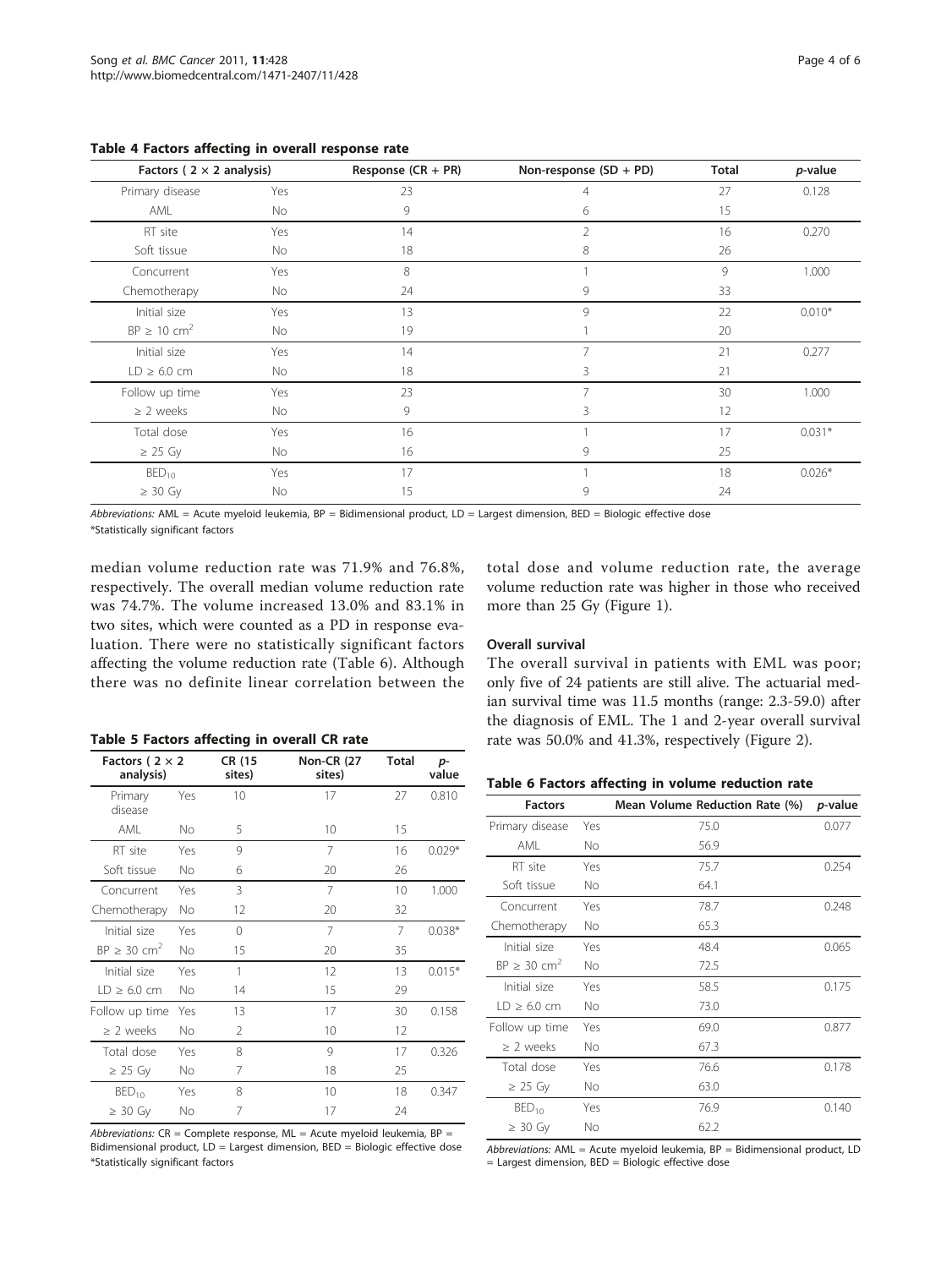<span id="page-4-0"></span>

## **Discussion**

The rare incidence of EML and the variable location of the lesions resulted in a limited clinical experience. Although, EML can occur in any organ or tissue throughout the body, in our study, the most common site was the bone. Soft tissue and lymph nodes were also the major sites of involvement.

The median survival of patients with EML in our study was 11.5 months. It is well known that the presence of EML in leukemic patients is generally associated with a poor clinical outcome with a shorter survival time [[1,3,14](#page-5-0)]. The development of EML may imply that some important signaling pathways exist,



which are associated with migration of leukemic cells to the extramedullary organs and tissues.

Therefore, even though the treatment of EML is not well established, many authors suggest that intensive chemotherapeutic agents are the cornerstone in the treatment [\[4,13,14\]](#page-5-0). Lan reported that patients undergoing chemotherapy for EML had a significantly longer survival than those not receiving chemotherapy [[14\]](#page-5-0). Yamauchi also suggested that the use of intensive chemotherapy can reduce the risk of subsequent development of leukemia in non-leukemic granulocytic sarcoma patients [[4\]](#page-5-0). On the other hand, the role of RT in the treatment of EML is not well established. Tsimberidou reported RT does not improve the overall or failure-free survival [[13](#page-5-0)]. However, in clinical situations, other treatment modalities except chemotherapy, including surgical decompression or RT, are also necessary on an individual basis for the management of pain and/or other symptoms. Also in some cases, there are patients who cannot undergo chemotherapy because of their poor medical condition [[14](#page-5-0)].

RT is preferred to surgery in many cases because it is non-invasive and leukemic cells are known as extremely radiosensitive. However, the optimal irradiation dose has not been established because of the limited clinical experience. There are some reports treated the EML successfully with RT with or without chemotherapy [[4,7,13,14,16](#page-5-0)-[22\]](#page-5-0). However, the many reports dose not describe the radiation technique or dose. Although, response rates of leukemic infiltrates have been reported with doses as low as 4 Gy, the need for higher doses up to 40 Gy in certain locations is also recognized [[23,24](#page-5-0)]. In a recent report by Bakst et al. [\[17](#page-5-0)], they recommend 24 Gy in 12 fractions. In our study, almost all patients received more than 20 Gy except for one patient whose treatment was interrupted due to a poor medical condition. The overall response rate was 76.2% and the symptom response rate was 85.7%, which suggests that in almost all cases the palliation aim can be achieved with RT. Although, there was no correlation with symptom control and RT dose, the overall response rate was better in those treated with more than 25 Gy (or  $BED_{10}$  30 Gy) or in those with an initial tumor size smaller than  $10 \text{ cm}^2$ .

A CR was achieved in one third (35.8%) of the sites treated, and there is a higher chance of a CR when the tumor is located in the soft tissue. However, when the tumor is large (more than  $6 \text{ cm}$  or  $30 \text{ cm}^2$ ), it seems that a higher RT dose is needed. Some authors have also suggested a relationship between the size of the tumors and the total irradiation dose [\[24](#page-5-0)].

The limitation of this study was its retrospective study design without controls, small case numbers and insufficient medical record of symptom change. However, this